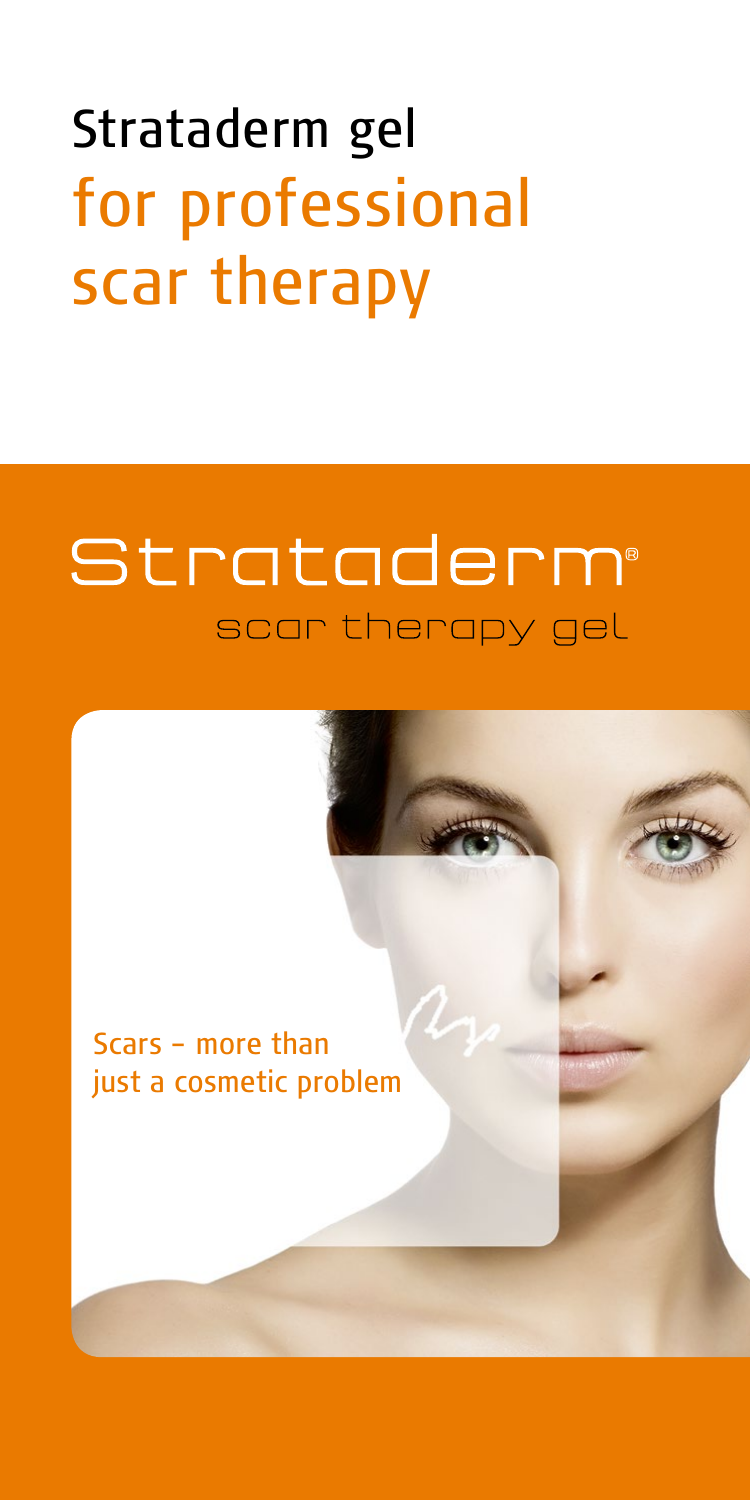## **Scars – a common and undermanaged problem**

Scars can have both – a physical and psychological impact on sufferers. Scars may cause **physical problems** like severe itching, tenderness or pain. A wound that crosses a joint or a skin crease may also lead to a scar contracture. Similarly with scars that continue to grow (hypertrophic scars and keloids), they can limit movement and can even be functionally disabling.

The **physical appearance** of some scars may also be more obvious as they can continue to be red and raised. Some problematic or abnormal scars may continue to grow past the wound boundaries or may take many years to soften and fade.



At times the **psychological aspects** can outweigh the physical ones for even the smallest of scars. For some people a scar is a constant reminder of the traumatic event that caused it. This can result in distress, poor self-esteem and difficulties in social

situations, all leading to a diminished quality of life. $1$ 

People with scars may feel different and stigmatized and the reaction of others can be hurtful, particulary at impressionable ages. For children and teenagers, scarring can have a major psychological impact. At these ages, there is a need to feel normal or attractive and anything out of the norm can single out the individual. To be different because of scarring may lead to loss of self-confidence and feelings of inferiority.<sup>2</sup>

### **Scar treatment and prevention**

To date, scars cannot be removed completely. But with effective treatment and good management, the appearance and side effects of a scar can be improved significantly in most cases. In addition, the likelihood of developing abnormal scars can be reduced effectively if treatment **starts shortly after wound closure.**<sup>3</sup>

Any scar can be perceived as a personal problem. Some may learn to accept their scar, but many never forget it. It is widely accepted by psychologists that proactively treating to reduce the visibility of a scar can actually help boost self-esteem.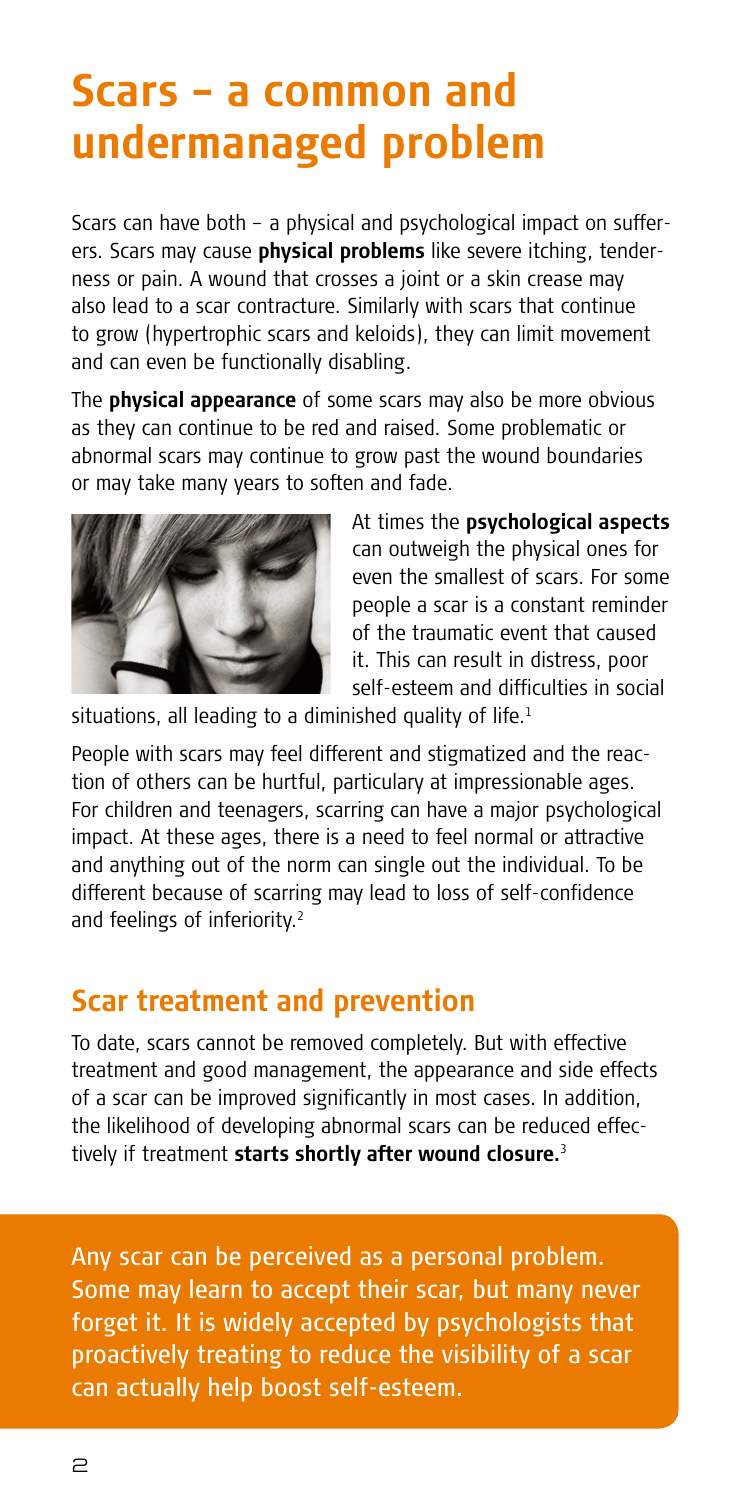## **What is a scar?**

Scars almost always result from trauma of some kind (surgery, accident, disease) and are a natural part of the healing process. The more and the deeper the skin is damaged, the longer and more complicated the rebuilding process – and the greater chance that the patient will be left with a noticeable scar.

A **normal scar** usually develops during the first 48 hours after wound closure and can fade between 3 and 12 months with an average time of 7 months.<sup>4</sup> Various factors can interfere with the woundhealing process and alter it in some way to cause an "overhealing" or continuation of the scarring process. As a result, an **abnormal scar** develops, which may have the following effects:

- **•** Grow bigger
- **•** Remain red/dark and raised without fading
- **•** Cause discomfort, itching or pain
- **•** Restrict the movement of a joint
- **•** Cause distress because of its appearance

### **Common types of abnormal scars <sup>3</sup>**



#### **Widespread stretched scars**

Appear when the fine lines of surgical scars gradually become stretched and widened. Typically flat, pale, soft and symptomless scars. No elevation, thickening or nodularity which distinguishes them from hypertrophic scars.



#### **Linear hypertrophic scars**

Red, raised and sometimes itchy. Confined to the border of the original surgery or trauma. Mature to have an elevated, slightly rope-like appearance with increased width. Full maturation can take up to two years.



### **Widespread hypertrophic scars**

Common after a burn. Widespread red, raised and sometimes itchy scars that remain within the borders of the original burn. Can develop contractures if they cross joints or skin creases at right angles.



#### **Atrophic scars**

Flat and depressed below the surrounding skin. Generally small and often round with an indented or inverted center. Commonly arise after acne or chickenpox.



#### **Keloid scars**

Focally raised, itchy scars that extend over normal tissue. May develop up to several years after injury and do not regress without treatment. Surgical excision is often followed by recurrence.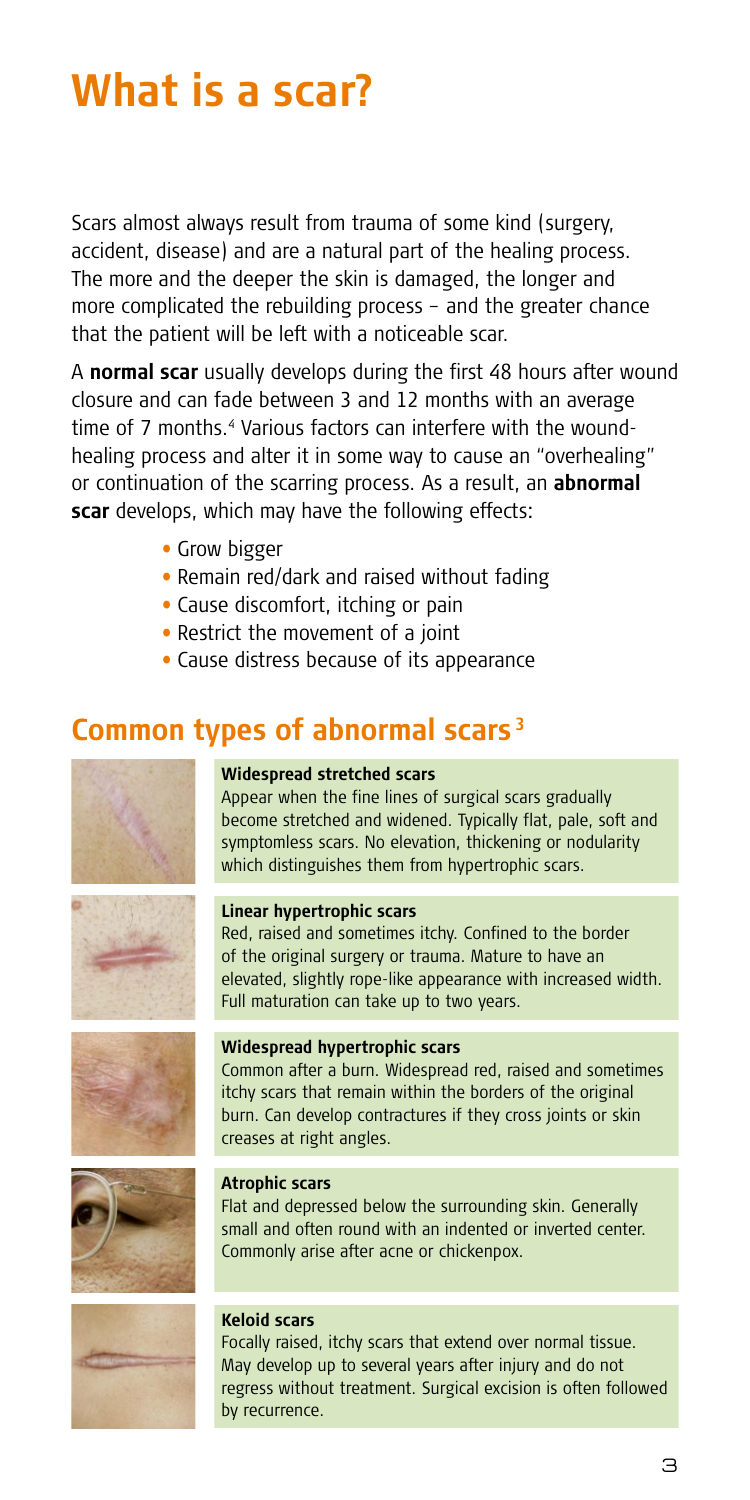## **Treatment options for scars**

A wide range of options is available for the treatment of abnormal scars. Though the selection of the most appropriate treatment can only be made after a thorough assessment of the scar and the effects that it is having on the patient. Concerned patients should consult their physician when considering more radical therapy options.

**Invasive options** include surgery, injected steroids, cryotherapy, laser therapy and dermal abrasion, which all can be very painful.

**Noninvasive options** include compression therapy, topical steroids and a large number of different creams and lotions. But the evidence base for many of these treatments is poor, and some may only have a placebo benefit. $<sup>1</sup>$ </sup>

### **The primary role of silicone gel <sup>3</sup>**

With silicone gel, there's an easy, safe and convenient way to improve abnormal scars without the need for going through painful invasive procedures.

Silicone gel therapy has a primary role in scar management and has been **proven to be safe and effective** for many years. It was first used in the form of silicone gel sheets to apply uniform pressure to scars in combination with compression bandages.

Silicone gel is the only noninvasive option for which evidence-based recommendations have been made for both **scar treatment and the prevention of abnormal scars** by leading specialists worldwide and is **recommended as first-line therapy** for a wide range of scars.





Before treatment

After 2 months treatment



Before treatment





After 3 months treatment

**Linear hypertrophic scar after surgery (nevis extraction)** Location: chest, 25mm length Age of scars before treatment: 14 months **Left scar remained untreated**

#### **Linear hypertrophic scar after trauma**

Location: head, 45mm length Age of scar before treatment: 2 weeks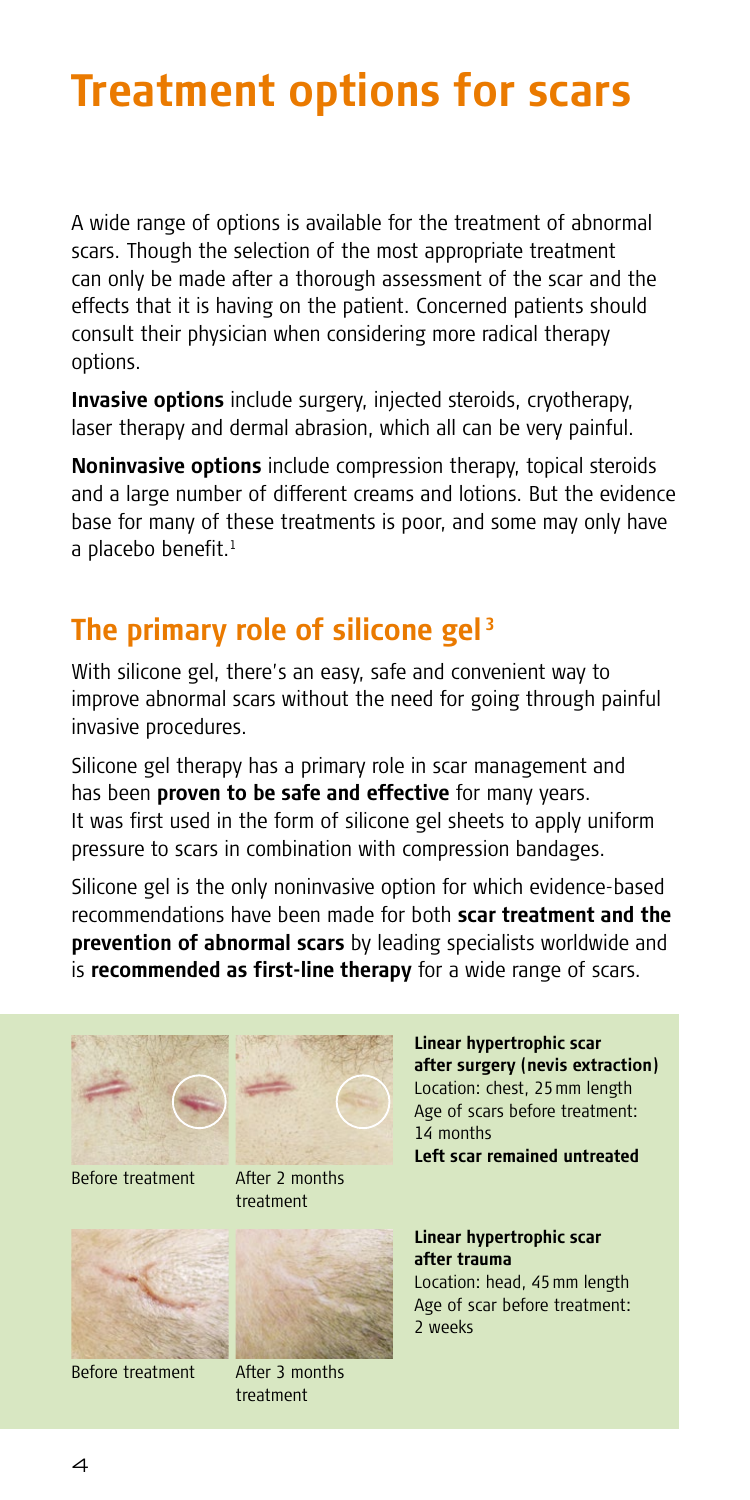## **Strataderm – the nextgeneration scar therapy gel**

The new formulations of silicone gel applied from a tube **(like Strataderm)** are **applied in a thin layer to the affected skin** to form a self-drying, transparent, flexible and gas-permeable silicone gel sheet that adheres to the skin. This ensures a constant contact time to the entire surface of the scar allowing it to work 24 hours a day.



Recent clinical trials have shown that self-drying silicone gel applied from a tube has **the same efficacy and the same excellent results** in scar treatment and the prevention of abnormal scar formation as traditional silicone gel sheeting. At the same time its usage is much easier and it does not have the same limitations in its application.<sup>6</sup>

**Strataderm** delivers silicone gel technology in a rapidly drying, non sticky and odorless formulation. It is ideal for any irregular skin/scar surfaces, the face, moving parts (joints and flexures) and any size of scar. It can be used **on new and old scars.**

**Strataderm** does not lead to secondary side effects such as maceration, rashes, pruritus and infection and is therefore **suitable for people with sensitive skin and for children.**

**Strataderm** is not only considered as first-line therapy for scars but it is also recommended for **use in conjunction with other therapy options,** such as steroid injections and pressure garments to increase overall efficacy (results).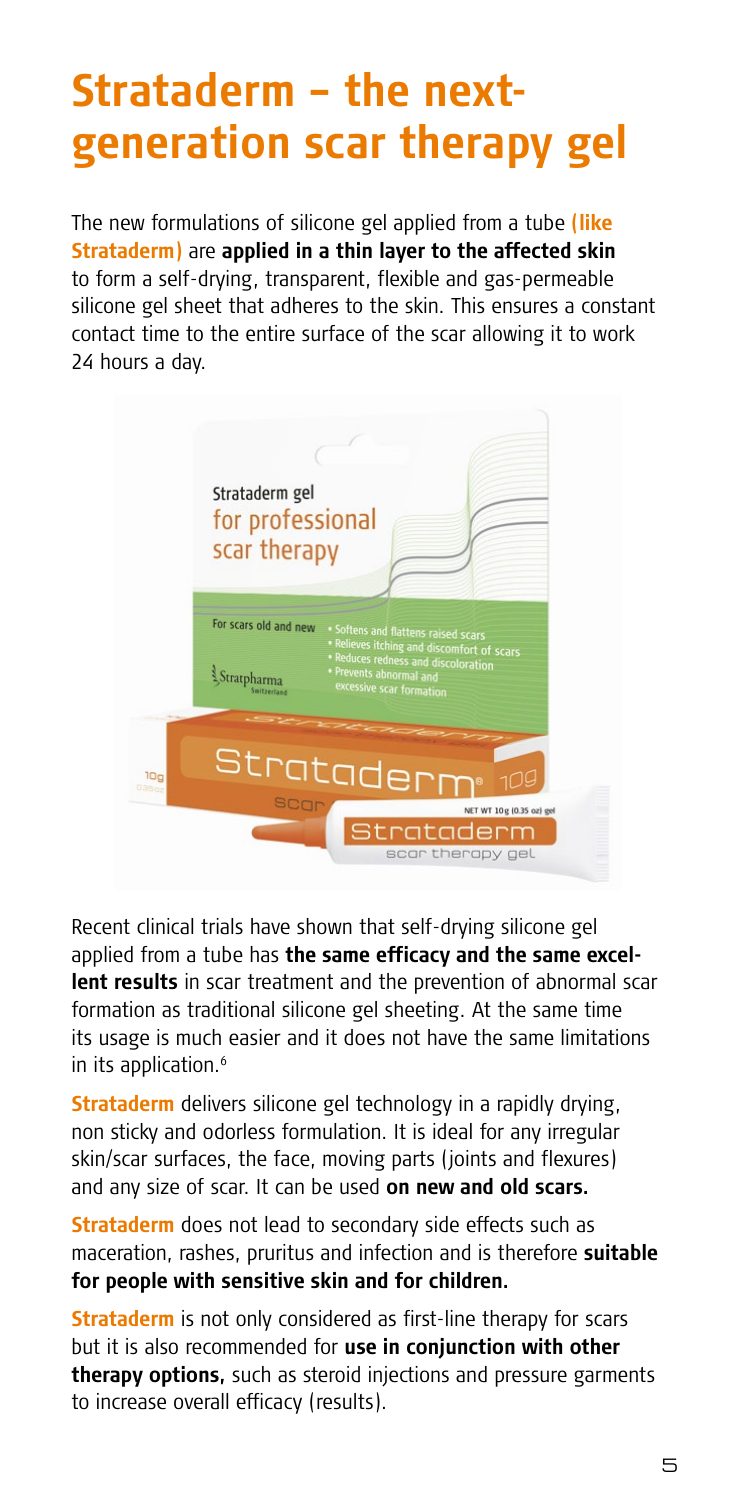## **How to use Strataderm**



**1** Ensure that the scar is clean and dry.



**3** If it takes longer to dry you have probably applied too much. Gently remove the excess with a tissue and allow the drying process to continue.



**2** Apply a very thin layer of Strataderm to the scar and allow to dry. When applied correctly, Strataderm should be dry in 3–4 minutes.



**4** Once dry, Strataderm can be covered by sunscreen, cosmetics, pressure garments or casts.

Strataderm **should be applied once daily,** or twice daily to exposed areas. For best results Strataderm should be maintained in continuous contact with the skin (24 hours a day).

Strataderm is recommended as **minimum treatment of 60–90 days** (24 hours a day/7 days a week). Larger and older scars may take longer. **Continued use is recommended until no further improvement is seen.**

### **How thin to apply?**

Strataderm does not soak into the skin, rather it dries to form a very thin layer that is less than the thickness of this piece of paper or as if you stretch a piece of household clingfilm over your skin.

#### **Strataderm gel tube size Scar size, which can be treated with one tube for over 90 days** 5 g (0.17 oz) linear scar, 2–3 cm (1–2 inch) length 10 g (0.35 oz) linear scar, 5–7 cm (2–3 inch) length  $20 g (0.7 oz)$  iinear scar,  $10-14 cm (4-5 inch)$  length 50 g (1.75 oz) widespread scar, 6 × 12 cm, (2.5 × 5 inch) area

### **How much Strataderm do I need?**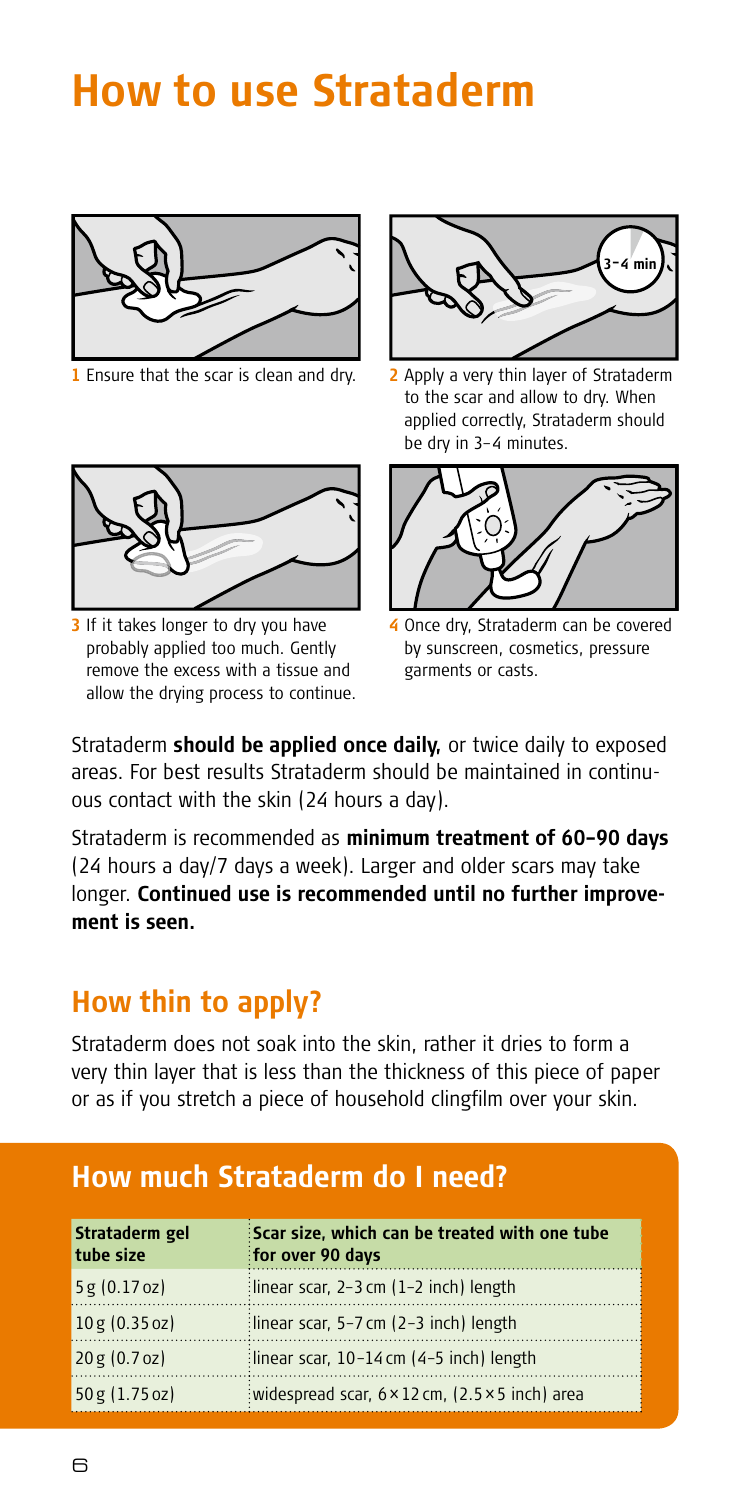## **Abnormal-scar prevention and additional scar care**

### **How to avoid abnormal scars**

It is important to remember that a wound does not become a scar **until the skin has completely healed.** Until that point a clean, warm, moist environment should be maintained and movement should be restricted in order not to place tension on the wound or surgery. **Consultation should be sought from your health professional** should you have any concerns.

Abnormal scarring occurs more often in **higher-risk groups** which include people with darkly pigmented or very fair skin, those who have previously suffered from abnormal scarring, during hormonal changes (e.g. puberty, pregnancy) or when the wound or injury is more severe such as with burns and major trauma.

#### **The main principles of wound management for optimum scarring include the following:**

**Defining the cause of the wound** – Mostly obvious, but in some cases this may prove more difficult (e.g. defining a pressure ulcer from a diabetic ulcer).

**Control factors affecting healing** – For example: health of the tissue surrounding the wound, infection risk, blood sugar management, medication interactions, etc.

**Select the appropriate dressings** – Dependent on factors such as amount of dead tissue involved with the wound, amount of moisture or exudates, signs of infection, type of wound, stage of healing, etc.

**Plan for management** – If the wound-healing aim is not being achieved, it is important that you are under direct supervision of your health care professional.

### **How to care for existing scars**

**Exposure** – Scars, **in particular new scars,** should not be exposed to UV light and extreme temperatures (intense sunshine, sunbeds, saunas and extreme cold).

**Chemicals** – Scars can be particularly sensitive to chemical ingredients such as those contained in detergents, perfumes, herbal or botanical extracts.

**Clothing** – Tight clothing should also be avoided, to prevent irritation and further injuring to the scar tissue.

**Activities** – Exercises or activities that cause tension on your scar should be avoided so your scar may heal without further disruption.